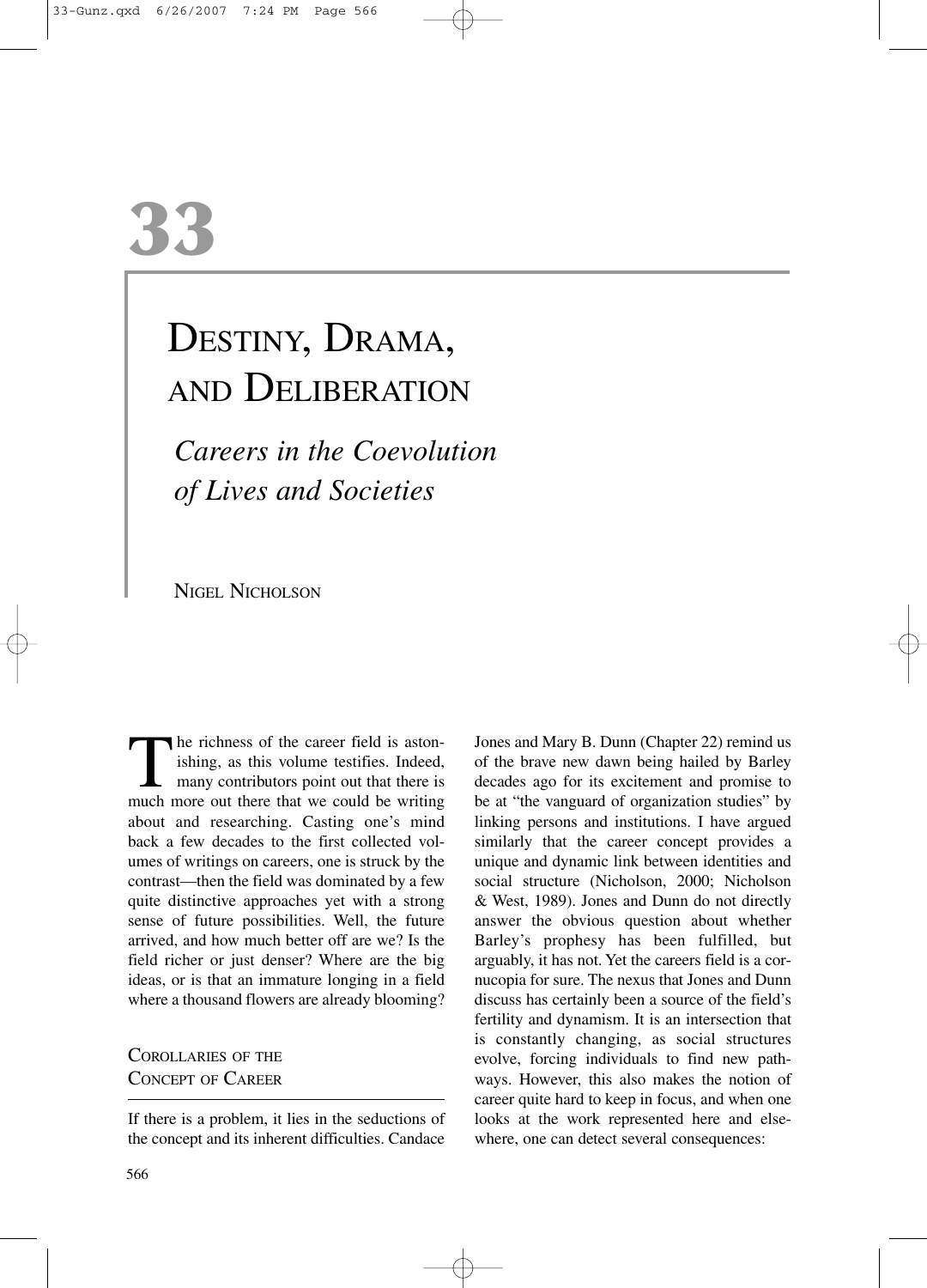- It is bifocal between individualism and institutionalism. Careers are possessed by individuals and are defined by social structures. Cohorts may share many of the same career sequences and experiences but in the manner of individuals in a bus queue. The concept of the group is almost absent and, most importantly, so is the family, for arguably, families have careers too.
- The field has multiple centers of gravity. One can focus on individual lives, organizational environments, social structures, and a range of processes affecting career development, such as mobility. There is little scope for theoretical integration between these centers.
- It is mainly descriptive. An important role of careers scholars is to chart the shifting landscape of career development and its contexts, but the field badly needs durable theory. Many so-called theoretical forays could be said to be heavily disguised descriptive essays insofar as predictions have quite local and ultimately ephemeral temporal boundary conditions.
- It is pluralistic rather than interdisciplinary in methodologies and approaches. There are exceptions, but for the most part, scholars are drawing on distinctive empirical and theoretical traditions. The most durable contributions are arguably those that are less "careers" oriented than disciplinary in anchorage and contribution. (This, incidentally, is true of many other areas of organization studies, such as marketing, HRM, and strategy).

There is nothing inherently "wrong" in these attributes, but one does wonder where the field of careers will go next—these elements augur centrifugal development, for it seems likely that these properties of the career concept decree that there is little prospect of a common core at the heart of the area around which theory can coalesce and to which empirical approaches can refer for validation.

That being said, there is better research and a greater richness of ideas to be found now in the field than ever before, for which we may all rejoice. They seem to be clustering around some centers of gravity, on which I shall briefly make comment. This I shall undertake, drawing on an evolutionary psychology perspective, under two headings: (a) identity and destiny and (b) context and coevolution.

THEMES IN CAREER RESEARCH

# **Identity and Destiny**

*Destiny* is an unfashionable and unpopular notion, entirely absent from this volume. Even in its looser usages it is likely to be disliked as overly deterministic. Let us revisit it briefly. Early approaches to the study of careers were more open to the idea, if not the usage, of the concept of destiny. This was to be found in the idea that (a) individual differences are determinants of career destinations and (b) life chances are determined by accidents of birth—that is, social class, place, and resources. The former clearly continues to matter, as is implied by Judge and Kammeyer-Mueller (Chapter 4) in their discussion of personality. The human capital perspective, advanced by many writers here, would seem to discourage the latter idea of life chances being inherited and socially determined. But arguably, as wealth inequalities increase, not just in the West but in many of the emerging markets of the 21st century, the concept of destiny has undiminished relevance inasmuch as it denotes the forces that govern opportunity, choice, and constraints beyond an individual's control. The counterpart to destiny is *drama*—non-normative life events (Baltes, Reese, & Lipsett, 1980) that intervene and disrupt the flow of automaticity in career decisions (Bargh & Chartrand, 1999). Lying in the space between destiny and drama is *deliberation*—that is, the reflective self, the evolved capacity that separates humans from all other species and that makes us uniquely able to apprehend and intervene to change our destiny (Leary, 2004).

The micro level of career analysis should be in this space—the area of self-awareness that leads many people not to submit passively to their "destiny." But many do, and the analysis of their unfolding careers is simple, predictable and of little scholarly interest. So, arguably we should concentrate our attention on those areas where personal development emerges as an unpredictable outcome of choice (Young & Rodgers, 1997). There is almost nothing in the literature on the psychological triggers for such decisions as migration, career change, downshifting, or any other strategies by which individuals lay claim to their careers. At the micro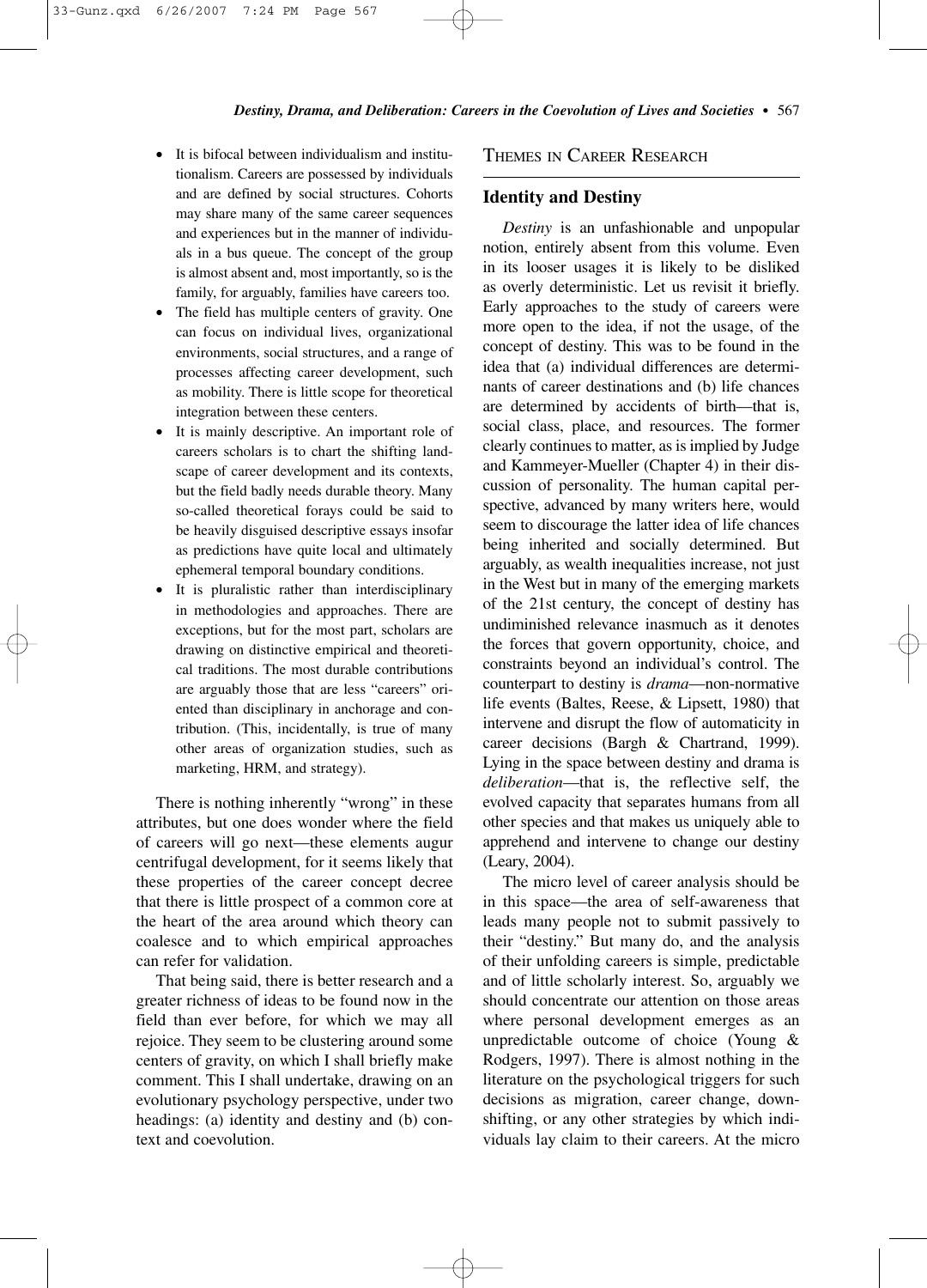#### 568–•–**SYNTHESIS**

level of analysis, theory and research here could focus on the processes of self-regulation by which people alter their goals, or alter their perceptions and strategies to sustain their goals (Karoly, 1993). Within this domain lie the welldocumented snares of cognitive bias and heuristics that also have barely featured in writings on career decision making (Bazerman, 1994; Gigerenzer, Todd, & ABC Research Group, 1999). For that matter, neither have analyses of motives. Careers theory could benefit from renewed attention to this micro level of analysis of cognition and motivation.

At the level of the individual person, the idea that reflexivity is a key to agentic processes in careers falls within the ambit of the study of identity and transitions (Ibarra, 2003). As Moore, Gunz, and Hall (Chapter 2) show, lifespace, life-span approaches were once a dominant perspective in the field—the idea of career as part of a life story, possessed by an individual, driven by his or her unique attributes and experiences, and rooted in processes of identity formation. If we are to assume that this volume is representative of the field, it would appear that this biographical approach is seriously out of fashion. There is reason for this. We seem to have little faith in the theoretical presumptions that spawned this early work. However elegant they have been, biographical approaches have often delivered little more than over-interpreted narratives under the dense cover of varieties of personological theorizing. We are no longer content with mere storytelling dressed up as theory.

But there also is a loss here. The virtue of the biographical approach is that it takes cognizance of a variable curiously undervalued in a field that it defines—namely, time (as Lawrence and Tolbert also note in Chapter 20). Taking account of time with respect to the dimensions of a human life has the merit—in a field prone to great abstraction—of dealing with the essential, irreducible, and central elements of career processes. The bottom-line is (a) that our lives are finite, (b) that it takes time to acquire the attributes that will underpin our fitness, and (c) that we will use them for the benefit of ourselves and our kin. This is the true meaning of the Latin tag *Ars longa, vita brevis:* It takes a long investment to develop the arts and skills for living, and life is short.

This paradox embodies one of the most interesting, important, and neglected challenges for career theory: How do people make tradeoffs in their life choices? As the gag has it, experience is something you don't get until just after you need it. Lives are interesting because maturation processes are inexorable. The timetables for key life events may have become much more irregular, but they have not ceased to operate sequentially for most people. In many contexts, they conform to quite compelling local norms and, in aggregate, have the appearance of cultural universals—reflecting enduring aspects of the human condition (Brown, 1991). It is all too easy to atomize human attributes in a field that is concerned with lives through time.

My own bias, as an evolutionary psychologist, is for a revival of biographical approaches to careers. We can now be a lot sharper in our analysis of life-span development via the advances in knowledge that have been accruing in the areas of individual differences, self-regulatory processes, and cognition. An overarching question from an evolutionary perspective is how do people attempt to optimize between risk and career success in their life choices. Career success in this context, as I have discussed elsewhere (Nicholson & De Waal-Andrews, 2005), is not so much to do with subjective well-being as the material utilities of status, wealth, and related variables that underpin life expectancy, life quality, and reproductive fitness. This arguably supplies a framework for a more systematic approach to the analysis of lives through time than we have hitherto been able (and willing) to undertake.

# **Context and Coevolution**

There was a stream of books in the last decades of the 20th century foretelling the death of jobs and careers as we know them. The notion of boundarylessness became common currency in the careers field and elsewhere (Arthur & Rousseau, 1996). This volume reflects the degree to which these scenarios were both right and wrong. They were right inasmuch as the expectations, structures, and contracts of employment have altered dramatically in the Western world. The landscape is indeed radically different, with many new opportunities coupled with a loss of the traditional "climbing frames"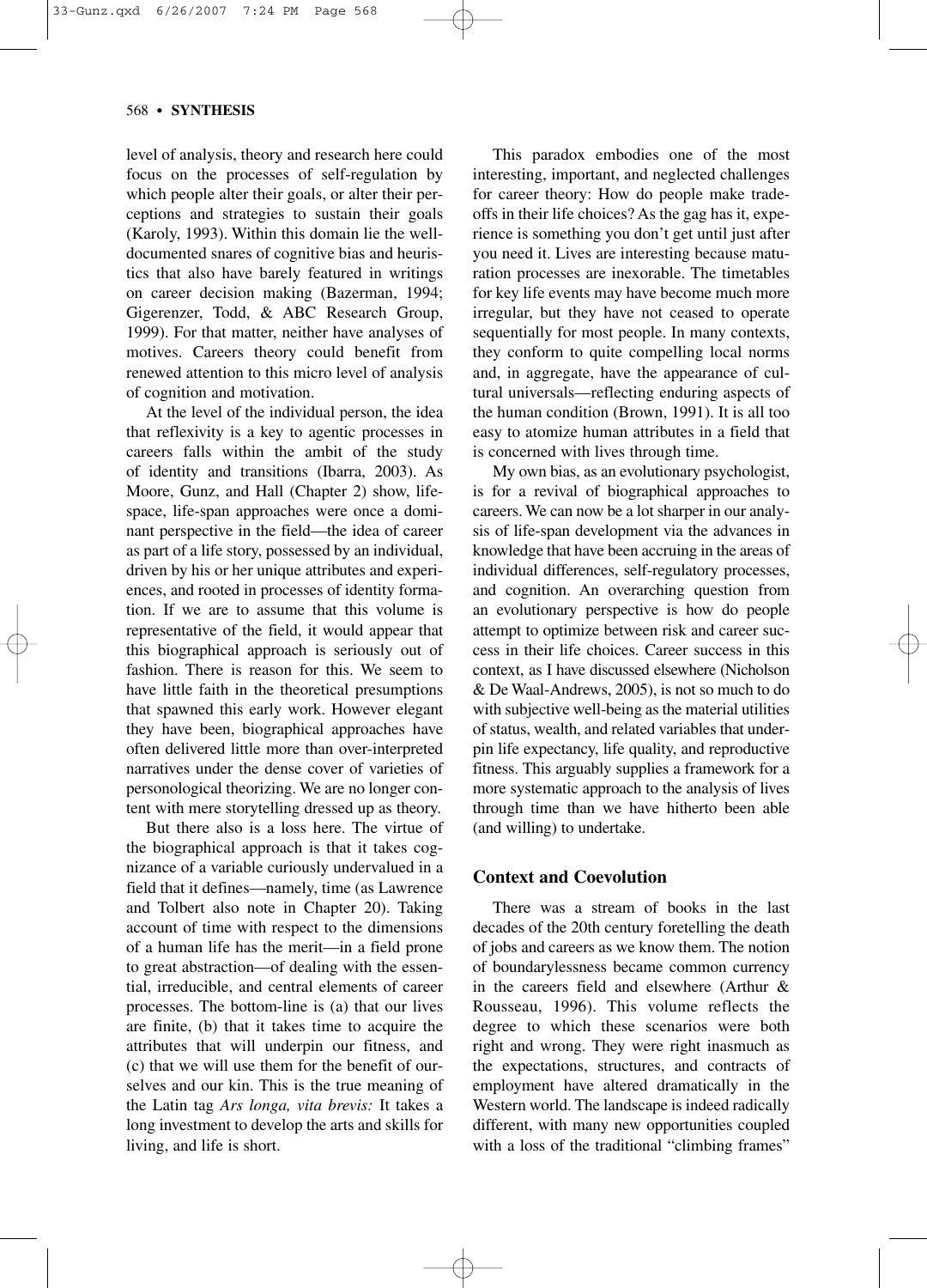### *Destiny, Drama, and Deliberation: Careers in the Coevolution of Lives and Societies*–•–569

(as Gunz, 1989, memorably called them) in many occupations and professions. Many chapters in this book supply chapter and verse for the substance of these changes.

Yet, as both Guest and Sturges (Chapter 16) and Prasad, D'Abate, and Prasad (Chapter 10) point out, many traditional occupational patterns persist outside the world of professionals and elites on whose existence the greater part of the careers literature concentrates. But even in these ranks, there is far less mobility and uncertainty than is being assumed by many writers. Cappelli and Hamori (Chapter 17) are surely right to point out that there has been a shift from bureaucratic to human capital orientations, but this has only made some organizations cling more tenaciously to their human assets. Lifetime employment has not disappeared in the Western world, and in many other regions managers continue to expect and receive a contract of loyal and long-term engagement.

But perhaps the important question is not so much which predictions are correct or incorrect as what are the consequences of the changing landscape. This is where theory needs to be built, as several contributors to this volume recognize. In the Darwinian framework, the issue can be construed as one of coevolution (Janicki & Krebs, 1998). The starting point for this analysis is the evidence, from the empirical literature, that we have in contemporary society a greater plurality of career systems and operating models for the design of jobs than ever before. This implies that there is scope for greater selection—the clustering of "people like me," as Lawrence and Tolbert (Chapter 20) put it—in sectors, occupations, organizations, and even national cultures. Again, the missing level of analysis in the careers literature is the group. In many societies, indeed, lurking within our own in the unfashionable yet highly prevalent domain of family business, there are kinship groupings and networks that locate "careers" within systems of shared fate for people whose interests are intimately connected. The individualism of the careers field seems predisposed to conceive of us all as lonely self-willed actors (though this volume also shows the desire to transcend this perspective, as in Greenhaus and Foley's contribution, Chapter 8).

The duality of coevolutionary processes is the cyclical relationship between (a) people selecting,

adapting to, and changing environments to achieve an optimal "fit" with them and (b) environments selecting people who will fit into the culture, thereby enhancing the homogeneity of the aggregation of their human capital, i.e. their culture (Chatman, 1991; Graen, 1975; Schneider, 1987). Writers in this volume argue that careers shape organizational culture and capability (Ibarra and Deshpande, Chapter 14; Higgins and Dillon, Chapter 21). It is the case that the opposite perspective—how cultures shape careers, principally via processes of socialization—has previously been somewhat simplistically absorbed with the over-socialized conception of how employee attitudes and orientations are molded, rather than one that comprehends the coevolution of careers and institutions.

Where might a bolder analysis of coevolution take us? Thomas and Inkson (Chapter 23) accuse career theory of both individualism and parochialism, a charge that certainly seems justified by the neglect of cross-cultural perspectives in the field, and their framework is a helpful stimulus to thinking afresh about culture. However, arguably more is needed to help us escape the tendency to lapse into further descriptive analysis. A coevolutionary perspective points to the possibility of explaining, for example, patterns of migration, the convergence of business subcultures around the world, and how the ideologies that characterize industries and occupations evolve to accommodate the orientations of the human assets to which they have access and seek to retain. What are the adaptive processes to be found in cultures that exist to solve fitness problems? Such a research program would consider how values, perceived opportunity structures, and access to networks emerge as communal characteristics and as solutions to the challenge of adjustment to environmental pressures. This would require a genuinely interdisciplinary orientation, bringing together labor economists, sociologists, and psychologists to model these processes.

# INTERACTIONS AND INTERVENTIONS

To put these two perspectives together is to entertain a quite sophisticated kind of interactionism, one that applies at various levels of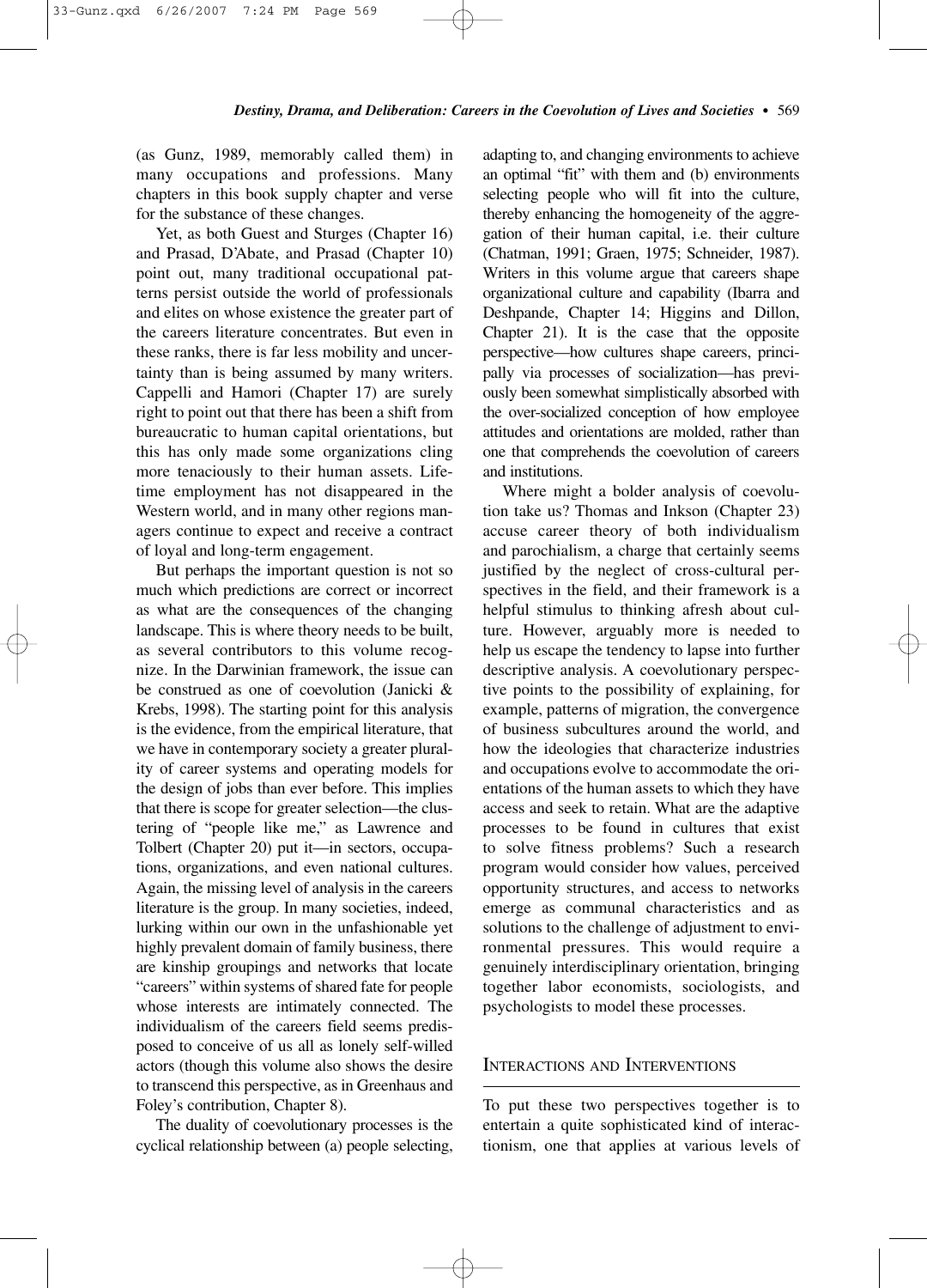# 570–•–**SYNTHESIS**

analysis. It implies that the dynamic between individuals, and organizations and institutions is more than a "psychological contract" between notional equivalents. Rather, it is a kind of game played by willed individuals in regulated arenas of interests and incentives. The missing concept of groups—that is, where the interests of economic actors are closely combined, as among couples, families, and communities—also supplies a micro context within which choices are constrained and opportunities created. A notable example of collective careers is to be found in the influential Marwari community of North Indian entrepreneurs, who have been highly instrumental (among other groups) in the wave of economic development that has been driving the subcontinent in recent times. My own recent ethnographic reflections on the Maasai in Northern Kenya make the same point: People's fates are often inextricably intertwined by tight bonds of kinship, social rules, and maturational timetables, leaving spaces (very small in this case) for them to find and then mold their destinies (Nicholson, 2005)—yet many of them do.

The destiny-drama-deliberation model also helps us consider afresh the role of third-party interventions in career development and decision making. There is a long tradition of work on vocational guidance and career counseling that Kidd (Chapter 6) reviews comprehensively. The astonishing growth of executive coaching seems to betoken people's increased determination to make rather than be shaped by their destiny in the face of increased environmental uncertainty. Kidd and other contributors point to the growing role of intermediation, through executive search and similar agencies, mentors (see Chandler and Kram, Chapter 13), and the growing use of the Internet as a labor market place (as discussed by Cappelli and Hamori, Chapter 17). Again, the whole area of thirdparty interventions seems to be under-theorized, where we might conceive, for example, of analyzing the preconditions, triggers, and facilitators that lead individuals to seek and accept intervention and intermediation.

In the same vein, the approach I am advocating would lead us to take an interest in career errors and failures, and the learning and readjustment that follow them—or should follow them, for often it does not. People's need for emotional self-protection and an escalating commitment to the sunk costs of career investments can easily cause inertia, magical thinking, and self-justification to triumph over analysis, insight, and innovation (Cannon, 1999; Frese, 1995).

# END THOUGHT: BEYOND CAREER ILLUSIONS AND DELUSIONS

In brief, I see the need for both a more deterministic *and* a more agentic conceptualization of the careers field than we have at present. We need to confront more fearlessly the fact that much apparent choice is illusory and highly predictable from the givens and knowns in people's lives, and yet by acts of will, people are capable of confounding the forces of destiny.

The deterministic position starts with the idea that choice and decision are often rhetorical games that help sustain the illusion that our futures are more self-determined than they are, or that opportunity and choice are more random than we would like to think. An early shock in my own career research came when we found how executives in a large longitudinal cohort were extremely poor at predicting their own job moves over one calendar year (Nicholson, West, & Cawsey, 1985). Most of those who changed jobs hadn't predicted they would, and most of those who predicted they would change jobs didn't. The only way the Time 1/Time 2 correlation achieved statistical significance was because of the large number of people who predicted no change and were right!

My Darwinian bias tells me to suspect that many narratives are ex-post rationalizations of people who are sleepwalking into the future. Actually, this metaphor is incorrect. It would be more accurate to say we walk backward into the future, seeing only the road behind and only imagining the road ahead. We are adept at bolstering our confidence in our agentic powers and self-regulatory skill through a hardwired hindsight bias (Fischhoff & Beyth, 1975).

If one does the thought experiment of imagining oneself to be a rather superior alien observing, with wry amusement, human destiny, drama, and deliberation from an elevated position and in possession of detached knowledge of the causal forces and contingencies bearing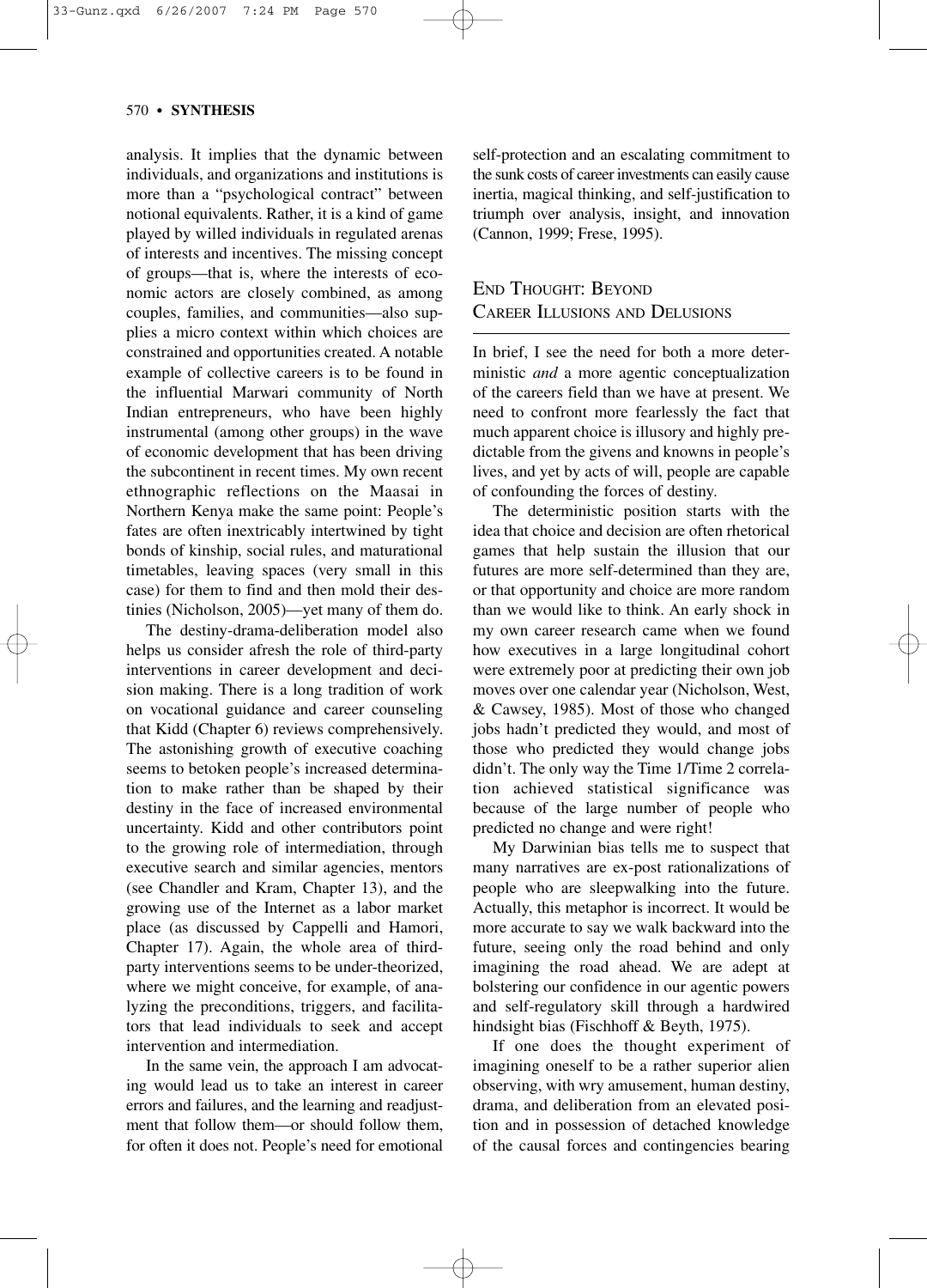## *Destiny, Drama, and Deliberation: Careers in the Coevolution of Lives and Societies*–•–571

down on the person (i.e., being god-like), then human choice looks rather different. Much of it appears to be a game, where we go through the motions of agonizing deliberation when all along the odds were obviously stacked in the direction of one option over another. Putting together the psychological profile of individuals, the state of their bank balance, the networks of influence they have access to, the time and place of their existence, even observers much less omniscient than a god might not find it hard to predict the choices a person agonizes over. Or to put it another way, we as agents and actors are much more influenced in our prospective choices by our fears and wishes than by dispassionate self-observation and analysis.

Of course, what are not predictable are often the consequences of our choices. So it might be externally more predictable to others than to ourselves that we will choose this partner/job than what this partner/job will turn out to be like for us. It is the adjustment processes to the unintended outcomes of predictable choices that lend the careers field much of its excitement.

The other source of excitement comes more directly from genuine drama and deliberation where predictable choice is jettisoned, the presumptions of destiny are challenged, and remarkable transformations are achieved by acts of will and choice. It is curious how uninterested careers theory and research seems to be in these events—which often shape the course of human history—compared with our attention to the more commonplace phenomena of career development.

Within the boundaries of destiny, drama, and deliberation, there seems to me to be great scope for theory that will enhance the rich descriptions we are accumulating about the changing content and context of careers.

# **REFERENCES**

- Arthur, M. B., & Rousseau, D. M. (1996). (Eds.). *The boundaryless career: A new employment principle for a new organizational era.* New York: Oxford University Press.
- Baltes, P. B., Reese, H., & Lipsett, L. (1980). Life span developmental psychology. *Annual Review of Psychology, 31,* 65–110.
- Bargh, J. A., & Chartrand, T. L. (1999). The unbearable automaticity of being. *American Psychologist, 54,* 462–479.
- Bazerman, M. H. (1994). *Judgment in managerial decision making* (3rd ed.)*.* New York: Wiley.
- Brown, D. E. (1991). *Human universals.* Philadelphia: Temple University Press.
- Cannon, D. R. (1999). Cause or control? The temporal dimension in failure sense-making. *Journal of Applied Behavioral Science, 35,* 416–438.
- Chatman, J. A. (1991). Matching people and organizations: Selection and socialization in public accounting firms. *Administrative Science Quarterly, 36,* 459–484.
- Fischhoff, B., & Beyth, R. (1975). "I knew it would happen": Remembered probabilities of oncefuture things. *Organizational Behavior and Human Performance, 13,* 1–16.
- Frese, M. (1995). Error management in training: Conceptual and empirical results. In C. Zucchermaglio, S. Bagnara, & S. U. Stucky (Eds.), *Organizational learning and technological change* (pp. 112–124). Berlin: Springer.
- Gigerenzer, G., Todd, P. M., & the ABC Research Group. (1999). *Simple heuristics that make us smart.* Oxford: Oxford University Press.
- Graen, G. B. (1975). Role-making processes within complex organisations. In M. D. Dunnette (Ed.), *Handbook of industrial and organisational psychology.* Chicago: Rand McNally.
- Gunz, H. (1989). *Careers and corporate cultures.* Oxford: Blackwell.
- Humphrey, N. (1980). Nature's psychologists. In B. D. Josephson, & V. S. Ramachandran (Eds.), *Consciousness and the physical world* (pp. 55–75)*.* New York: Pergamon.
- Ibarra, H. (2003). *Working identity.* Cambridge, MA: Harvard Business School Press.
- Janicki, M., & Krebs, D. (1998). Evolutionary approaches to culture. In C. Crawford & D. Krebs (Eds.), *Handbook of evolutionary psychology.* Mahwah, NJ: Lawrence Erlbaum.
- Karoly, P. (1993). Mechanisms of self-regulation: A systems view. *Annual Review of Psychology, 44,* 23–52.
- Leary, M. R. (2004). *The curse of the self.* New York: Oxford University Press.
- Nicholson, N. (2000). Motivation-selectionconnection: An evolutionary model of career development. In M. Peiperl, M. B. Arthur, R. Goffee, & T. Morris (Eds.). *Career frontiers:*